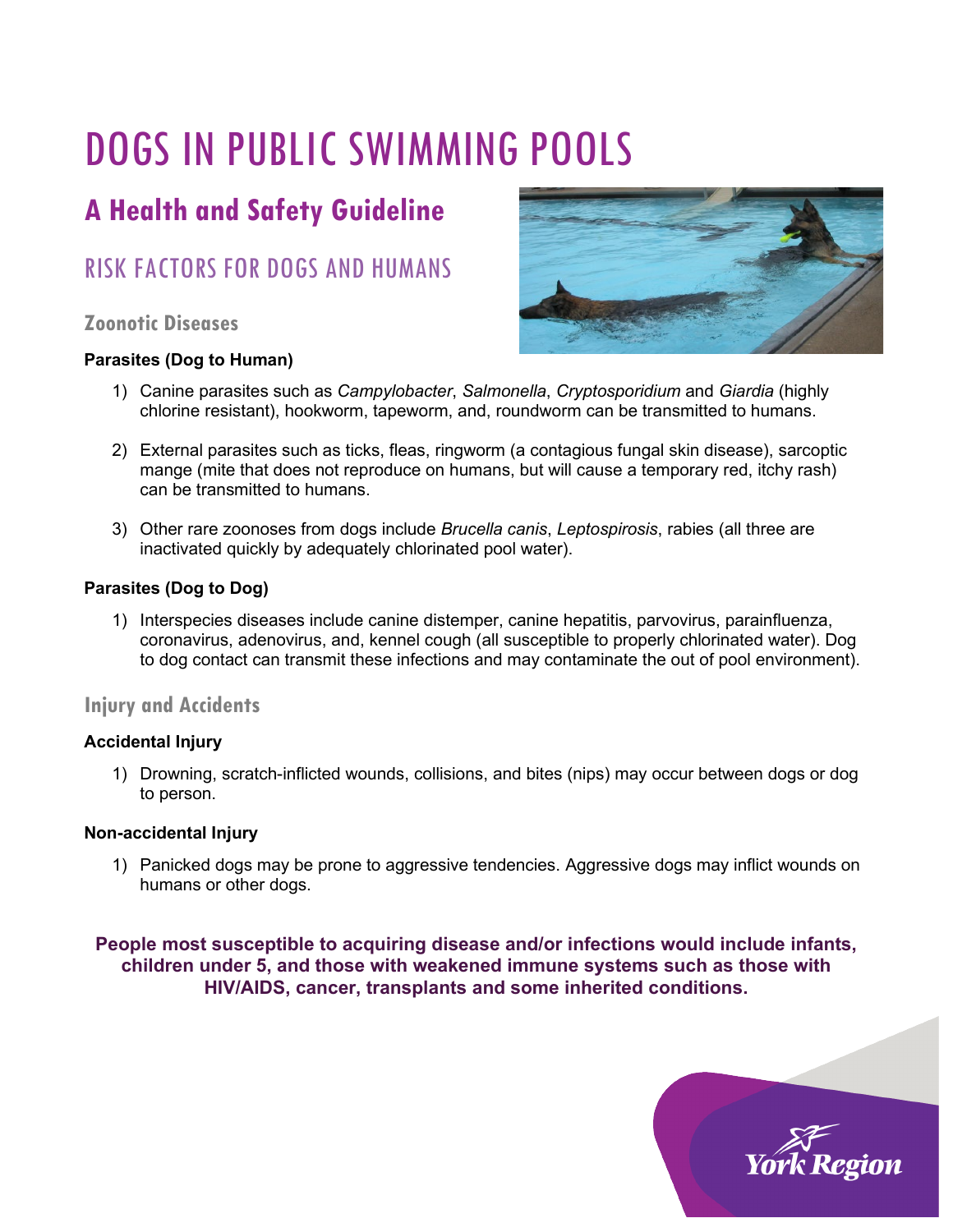### GUIDELINES TO LESSEN RISK

- **1. Schedule the dog swim only after the regular swim season is over and only at outdoor pools.** Indoor pools would not have accessible areas for dogs to defecate and urinate. The pool should not be used again by humans until it has been properly winterized and re-opened. Swims should be for dogs only and not people and dogs.
- **2. Raise the residual chlorine level to 2.0 mg/l (ppm) 24 hours prior to the event.**
- **3. Maintain a residual chlorine level of 1.0 mg/l (ppm) during the event**. The most important factor in disease prevention is maintaining proper chlorine residual. The automatic chlorinator, circulation equipment, especially the skimmers, must operate continuously to remove hair, dirt and other debris. The chlorine residual must be checked before the event opens and at least once during the event. Chlorine level may drop quickly in this kind of event. Do not allow chlorine levels to exceed 5.0 mg/l as this may adversely affect the dogs. Also, the dogs should be hosed off after the "swim" to remove any chlorine.
- **4. Do not allow humans to swim or be in the pool with the dogs**. This is the best way to prevent disease transmission to humans and to prevent injuries.
- **5. Use only shallow areas for the events.** Some dogs cannot and/or do not like to swim, so facilities such as ramps may be needed to allow dogs to enter and exit the pool. Do not raise the water level as this will inhibit the skimming function of the pool skimmers. The pool skimmers/gutters will return the dirtiest water, which is in the top 1 inch, to the filter.
- **6. Decks drains must be kept free of hair and debris and drain properly.** Train staff to periodically check.
- **7. All dogs must be registered at the event: owner's name and address, license if required, and have current vaccination history including rabies vaccination.** Vaccination at the event will not provide immediate protection. Dogs that are too young to be vaccinated, are more likely to have internal parasites and more likely to have "accidents". Aggressive dogs, dogs with obvious infections or diarrhea, or dogs in heat should not be allowed. Also one dog per handler should be enforced.
- **8. Hose off dogs before allowing them to enter the pool.** This will remove excess hair, dirt, feces, urine, etc. which interfere with pool disinfection.
- **9. Staff must be present who are trained in canine CPR, to treat injuries, monitor dog behavior and to recognize hazards, such as dogs in distress.**
- **10. Dog bites** Wash wound immediately with soap and water for 15 minutes, then see physician (humans) or veterinarian (dog-to-dog). Contact York Region Public Health for proper procedures in the event of an animal bite or scratch.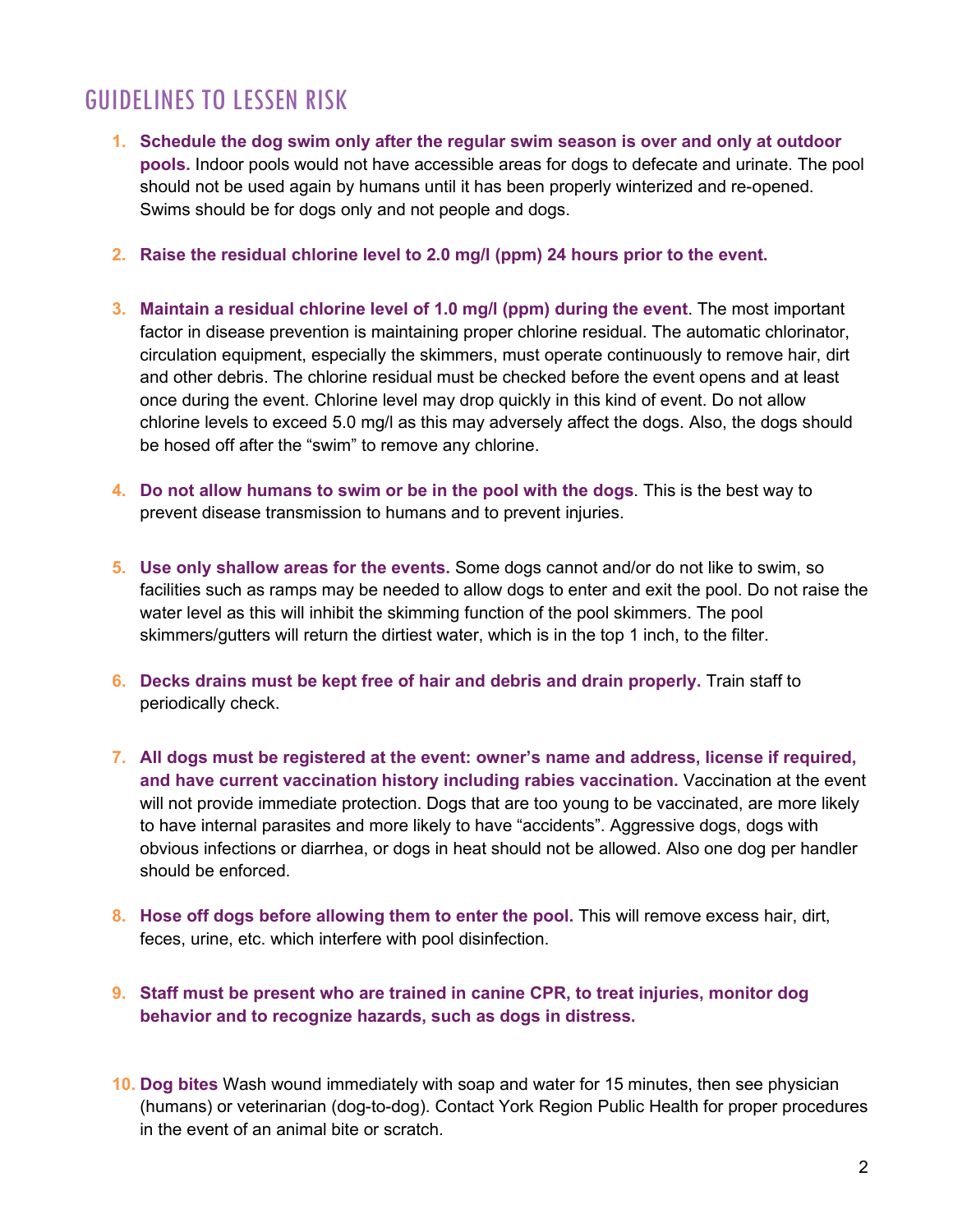**11. Service animals used for the purpose of assisting persons with disabilities may not be excluded from public areas (pool enclosures/change rooms), so special accommodations may be necessary.** It is not recommended that service dogs be allowed to swim with patrons.

#### **12. Dog Fecal accidents:**

**• In the pool:** Remove as much of the fecal material as possible with a net and dispose to waste container. Do not use the pool vacuum. The net shall be sanitized with a freshly prepared solution of cool water and household bleach (1 part bleach per 9 parts cool water). Hot water causes the chlorine in the bleach to dissipate too quickly to properly sanitize. **Note:** Since humans are not in the pool this differs from human fecal incidents response.

• **Pool deck:** Remove as much of the fecal material as possible and dispose of properly and then sanitize the area

• **Grassy areas:** Remove as much of the fecal material as possible and dispose of properly. Some parasites, such as roundworm eggs can remain infectious for months in soil, posing a possible risk to people walking barefoot, eating in the area. Dog to dog pathogens, such as parvo, may also remain infectious in soil for months and could pose a risk to other dogs.

#### **13. Blood and Vomit Cleanup (human) on Surfaces**

- **1.** Block off the area of the spill from patrons until clean-up and disinfection is complete.
- **2.** Put on disposable latex gloves to prevent contamination of hands.
- **3.** Wipe up the spill using paper towels or absorbent material and place in a plastic garbage bag.
- **4.** Gently pour bleach solution (1 part bleach per 9 parts cool water) onto all contaminated areas of the surface.
- **5.** Let the bleach solution remain on the contaminated area for 20 minutes.
- **6.** Wipe up the remaining bleach solution.
- **7.** All non-disposable cleaning materials used such as mops and scrub brushes should be disinfected by saturating with bleach solution and air dried.
- **8.** Remove gloves and place in plastic garbage bag with all soiled cleaning materials.
- **9.** Double-bag and securely tie-up plastic garbage bags and discard.
- **10.** Thoroughly wash hands with soap and water.

**14. Rest/relief station:** Station should be designated, visible, accessible, and, include:

- **1.** Drinking water for dogs
- **2.** Cleanup supplies: Plastic bags, paper towels, alcohol hand sanitizers and any supplies needed for owners to clean-up after their dogs.
- **3.** Rest periods: Plan for periodic resting/relief sessions for the dogs out of the pool, because dogs will tire easily.